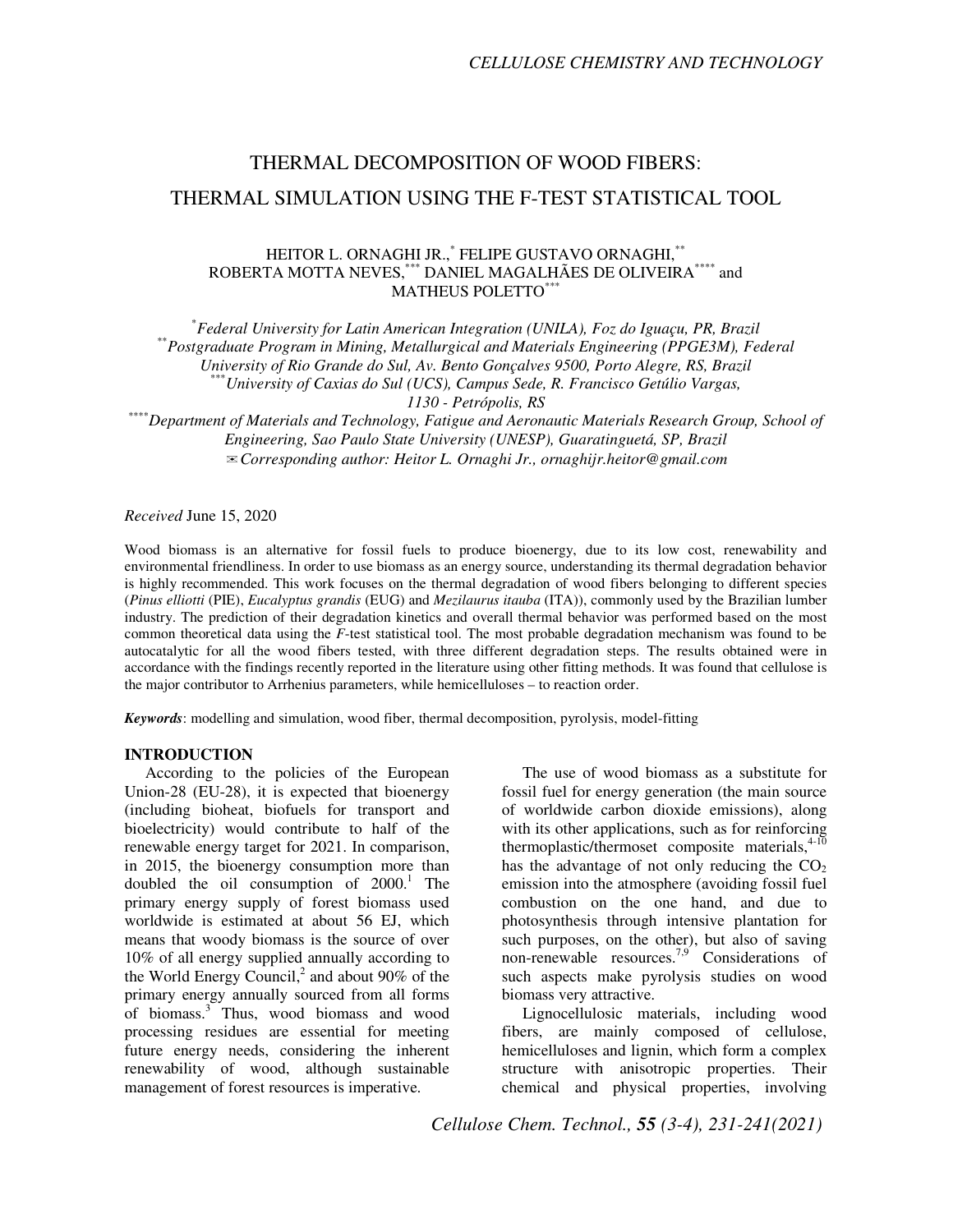moisture content, chemical composition, density and crystallinity, are factors that directly affect their mechanical properties and thermal  $decomposition$  behavior.<sup>10-14</sup> Since chemical composition varies as a function of plant age, environmental conditions *etc*., a wide range of properties are expected for the same type of fiber. In spite of this, the decomposition of the main components follows certain reaction rules.<sup>15</sup>

Thermal decomposition of wood occurs through the pyrolysis of its components. Pyrolysis turns biomass into an energy source or feedstock of chemical products, and occurs when the biomass is heated at a fast heating rate and the vapor produced is rapidly condensed, as reported by Mohan *et al*. <sup>16</sup> Therefore, it seems essential to obtain deep knowledge of biomass pyrolysis in order to gain further understanding of the combustion and gasification processes. The prediction of the kinetic and thermal behavior of biomass is useful for understanding its thermal degradation process, providing useful information about the pyrolysis process, besides saving costs and time.

Reliable knowledge of kinetic parameters (activation energy, pre-exponential factor and reaction order) is necessary to estimate the lifetime prediction and the thermal decomposition kinetics, $17,18$  as well as to optimize model-fitting procedures.<sup>19,20</sup> As far as we know, there is no report in the literature presenting a simulation of wood fiber degradation from thermogravimetric data using the *F*-statistic tool, in which the most common theoretical degradation mechanisms are simultaneously fitted with experimental ones. Some of the studies found are very recent and concern different materials, such as thermoplastic nanocomposites, $2^1$  chemically modified microcrystalline cellulose,<sup>22</sup> polyurethane<sup>23</sup> and poly(ethylene oxide). $17$  The research works related to model-fitting in biomass determine a single degradation mechanism, and, from it, the curves are fitted and the results discussed. Cabeza *et al*. <sup>19</sup> studied a kinetic model considering Waterloo's degradation model and the autocatalytic degradation mechanism in biomass using a non-Arrhenius's dependence on temperature. The authors found an average absolute deviation between the theoretical and the experimental data lower than 7%. Ali *et al*. 20 realized an integral model-fitting procedure, aiming to determine the degradation mechanism present in the pyrolysis of coconut shell waste. The authors stated that the kinetic process can be

described by four independent parallel reactions (water, hemicelluloses, cellulose and lignin) and the degradation mechanisms that control the pyrolysis were order-based nucleation and growth mechanism (F- and A-types, respectively). Sunphorka et al.<sup>24</sup> used ANN (artificial neural network) models to predict biomass pyrolysis using the data of 150 different plant fibers. The authors found that Arrhenius parameters strongly influence the activation energy, while hemicelluloses play a major role in reaction order.

Based on the aforementioned literature, the main contribution of the present study is to determine the degradation mechanism (and other Arrhenius parameters, *i.e.* activation energy and pre-exponential factor) of fibers belonging to three different wood species commonly used in the Brazilian lumber industry, using a statistical tool (F-test). The determination of the degradation steps is based on the degradation characteristics and chemical composition, relying on the aforementioned literature. This study provides some insights to help understand the thermal degradation for similar or more complex materials, establishing some initial predictions in the development of new kinetic approaches.

# **Theoretical background**

According to  $\text{ICTAC},^{18}$  there are different methods for calculating the Arrhenius parameters. Since the methods are complementary and not competitive, it is recommended to use at least two different isoconversional methods. In this paper, the Kissinger-Akahira-Sunose (KAS (integral method)) and the Friedman (FR (derivative method)) models were applied, aiming to obtain the activation energy  $(E_a)$  and the pre-exponential (A) factor. The most probable degradation mechanism (autocatalytic or diffusion, for example) can be obtained by using master plot curves<sup>25</sup> or model-fitting methods.<sup>17</sup> The former does not account for any degradation model and visual similarities between experimental and theoretical curves are compared; the most similar curve format is considered the most probable degradation mechanism. The latter assumes a specific degradation model, prior to simulation of the curves. In this study, it was assumed that the reaction pathway followed Waterloo's degradation model (cellulose, hemicelluloses and lignin decompose into volatiles and charcoal, in which water and oil/extractives can also be present). The conversion degree considered varied from 0.10 to 0.80. It was considered that the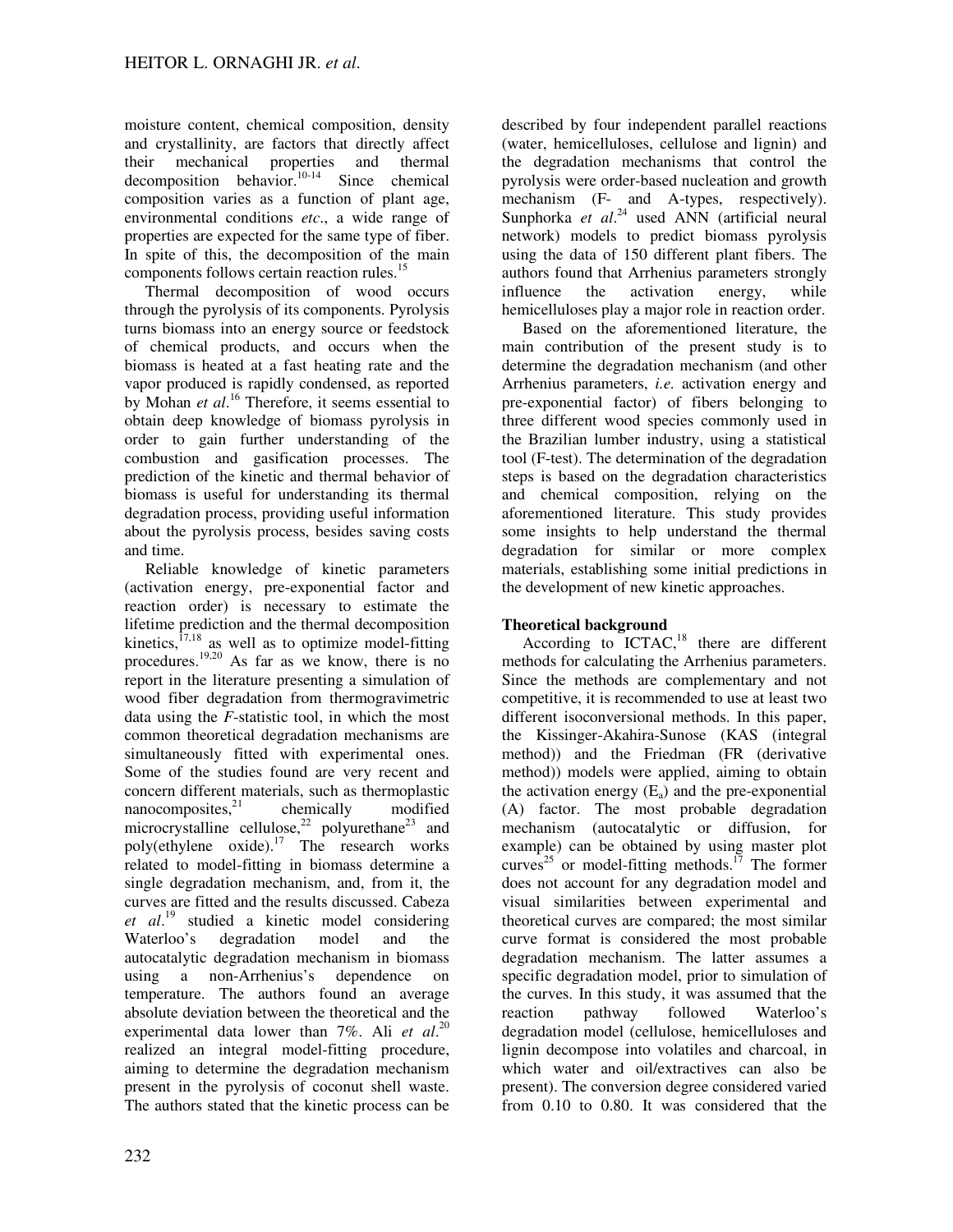degradation of the components generates oligomers that accelerate further depolymerization.<sup>19,20,26</sup>

#### *Isoconversional methods*

The fundamental equation for any kinetic study is usually described by Equation (1):

$$
\frac{a\alpha}{dt} = k(T).f(\alpha) \tag{1}
$$

The conversion rate  $(\alpha)$  is calculated according to Equation (2):

$$
\alpha = \frac{m_0 - m_T}{m_0 - m_\infty} \tag{2}
$$

For dynamic TGA experiments, different heating rates are used (heating rate  $(β)$ ) (Eq.  $(3)$ ):

$$
\frac{d\alpha}{dT} = \frac{A}{\beta} \cdot e^{(-\frac{E_a}{RT})} \cdot f(\alpha)
$$
\n(3)

where α: conversion rate; *A*: pre-exponential factor;  $E_a$ : activation energy;  $R$ : universal constant of gases  $(8.314 \text{ J.Kmol}^{-1})$ ; *T*: absolute temperature; β: heating rate; *f*(α): dependence of the conversion extension on the reaction model;  $m_0$ : initial mass;  $m_T$ : total mass;  $m_\infty$ : final mass.8,18,27 Isoconversional methods estimate the activation energy considering the reaction mechanism as a function of temperature.

The KAS (Kissinger-Akahira-Sunose) method is an integral method that provides more accurate results in comparison with most others (FWO).<sup>20,28-29</sup> When  $\ln\left(\frac{\beta}{n}\right)$   $\psi$  s  $\frac{1}{n}$  fit is plotted, the slope gives  $\frac{20}{\pi}$ , generating Equation (4):

$$
ln\left(\frac{\beta}{T^2}\right) = const - \frac{E_a}{RT}
$$
\n(4)

where β: heating rate; *A*: pre-exponential factor; *Ea*: activation energy; *R*: universal constant of gases  $(8.314 \text{ J.Kmol}^{-1})$ ; *T*: temperature  $(K)$ .

Another isoconversional method considered was Friedman's.<sup>30</sup> In this derivative method, the values of  $\frac{E_a}{RT}$  can be obtained with a fit of

$$
ln\left(\frac{d\alpha}{dt}\right) \text{vs } \frac{1}{t}, \text{ according to Equation (5):}
$$
\n
$$
ln\left(\frac{d\alpha}{dt}\right) = ln(Af(\alpha)) - \frac{E_a}{RT}
$$
\n(5)

where  $\left(\frac{d\alpha}{d\epsilon}\right)$ : derivative of the conversion degree as a function of temperature; *A*: pre-exponential factor; *Ea*: activation energy; *R*: universal constant of gases  $(8.314 \text{ J.Kmol}^{-1})$ ;  $f(\alpha)$ : dependence of the conversion extension by the reaction model; *T*: temperature (K).

Integral methods provide more accurate Arrhenius values, while differential methods are more sensitive to data noise, but the DTG gives more useful information about the degradation steps. $31$ 

### *Netzsch thermokinetics software*

Netzsch–Thermokinetics<sup>32</sup> is multipurpose software used to save costs and time, and simplify kinetic calculations, which are based on previous knowledge of the degradation characteristics of materials, such as the degradation model, Arrhenius-based models and the composition of the material. The calculation usually involves multiple steps and can be very complex. The software allows a complete kinetic study by using thermal analysis, such as TGA, DTG and DSC. It works with isoconversional analysis methods, linear regression for single-step processes and non-linear regression for multi-step processes. In addition, it has an advanced statistical analysis, $17$ allowing the comparison of results. The degradation mechanisms used are based on the most common models for the solid-state reaction.<sup>8,18,21,27</sup>

The curve fit for the chosen models is performed by minimizing the difference between the measured and the calculated data, using the least squares method, which ensures the quality of the statistical adjustment. The most probable kinetic method is the one with  $F_{test}$  lower than  $F_{crit}$ . Besides the mathematical values, the interpretation of the data has to be based on the physical/chemical structure and on the material degradation characteristics. It is highly recommended to use it in combination with other methods of calculation.<sup>18,23,33-34</sup>

#### **EXPERIMENTAL**

Wood flour of the following species: *Pinus elliotti* (PIE), *Eucalyptus grandis* (EUG) and *Mezilaurus itauba* (ITA), obtained as a residue from Brazilian lumber mills, was used. Chemical information about the fibers used in this study is summarized in Figure 1. More data about the fibers can be found in the authors' previous studies.<sup>35-36</sup>

Thermogravimetric analysis was performed using a Shimadzu TGA50, under inert N2 atmosphere at a flow rate of 50  $\text{cm}^{-3}$ .min<sup>-1</sup>. Approximately 10 mg of each sample was used for the tests and the temperature range investigated was from 25 to 800 °C. The analysis was performed using four different heating rates (5, 10, 20 and 40  $^{\circ}$ C.min<sup>-1</sup>). The results obtained were calculated using Netzsch Thermokinetics software and based on Erceg's study.<sup>17</sup>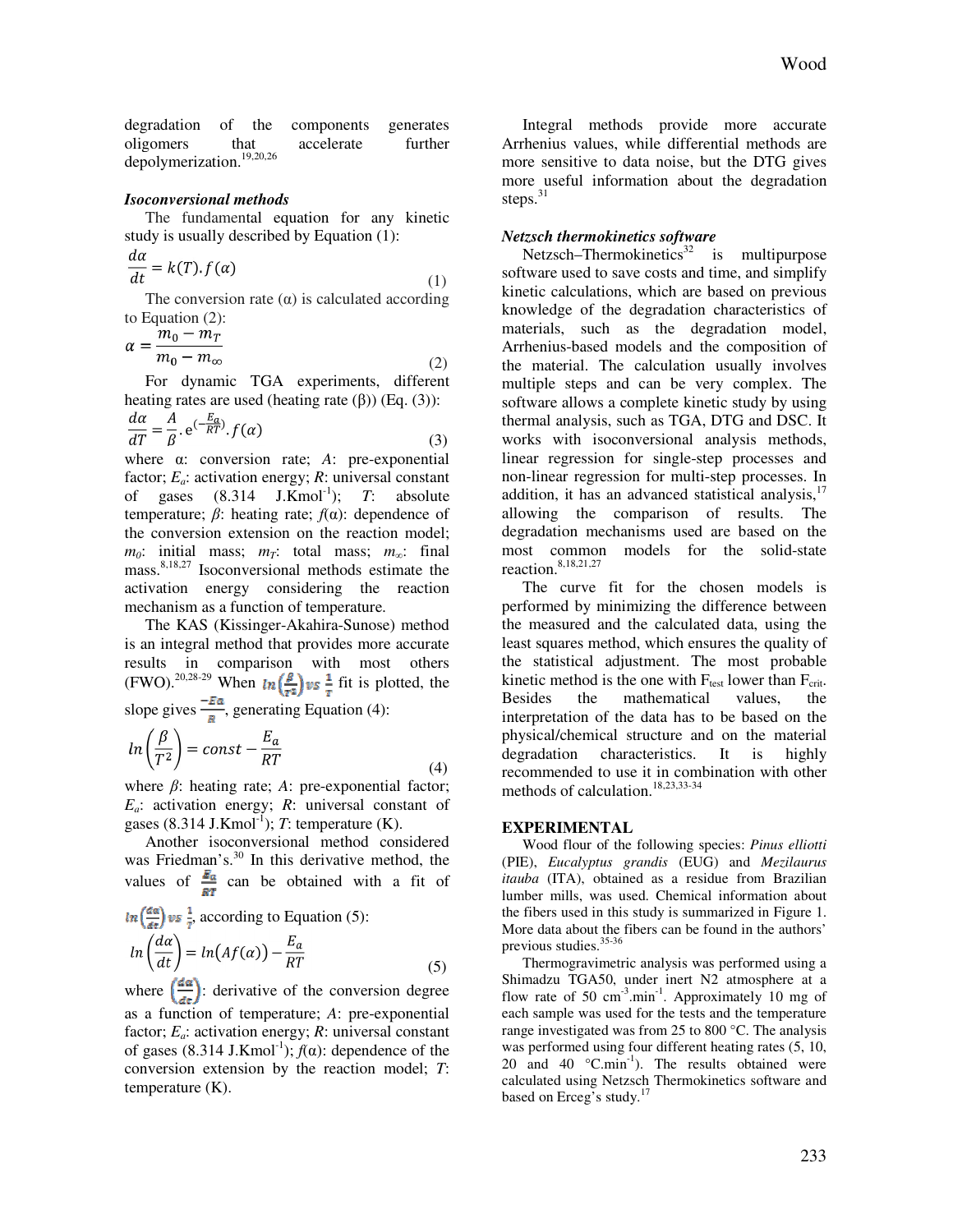

Figure 1: Properties of the fibers used in this study

### **RESULTS AND DISCUSSION Thermal behavior**

Representative TG and DTG curves for all the wood fibers, at a heating rate of 10  $^{\circ}$ C.min<sup>-1</sup>, are shown in Figure 2. The main degradation events are similar for all the wood fibers studied. Three main mass losses are observed: (*i*) at 50-100 °C, there is evaporation of moisture, intrinsic water loss and elimination of low molecular weight components; (*ii*) a slight decrease after the plateau in the TG curves due to hemicellulose degradation (better visualized by the shoulder in the DTG curve at 200-300 °C); and (*iii*) the main degradation event due to cellulose degradation (the main peak of the DTG curve at 300-400 °C). Lignin degrades over almost the whole range of temperature (160-800 °C) and it is well observed as a slight decrease in mass loss after the main cellulose degradation event (from ~400 °C to 800 °C), without showing any degradation peak. Higher lignin content is represented by a "tail" in the final degradation stage.

According to F. Yao *et al*., <sup>15</sup> the active zone for degradation takes place from 250 °C to 400 °C, which presents a mass conversion from 10% to 80% for all biomass. Hemicelluloses and mainly cellulose are the major contributors to this mass conversion. In this range, lignin also degrades. In addition, parallel degradation of the components can occur. The overlapping of reactions, as for example those for hemicelluloses and cellulose, seems to follow certain degradation rules. For example, cellulose degradation seems to be always governed by the Arrhenius law, independently of fiber composition. On the other hand, hemicelluloses play a major role in the reaction order and thermal stability (plateau). $19-$ 

Higher hemicellulose content should reflect

in higher thermal stability, but it also increases moisture absorption, which can accelerate the degradation process.<sup>13</sup> Higher lignin and cellulose contents result in higher char formation and flammability, respectively.<sup>15</sup> Hence, the properties of the fibers are influenced by the combination of these main components and their interactions.

# **Dependence of activation energy on conversion**

The relation between the activation energy and the conversion degree is an indicator of a singleor multiple-step process. Usually, when the activation energy is independent of the conversion degree, this indicates a single-step process. For fibers, the linear dependency between these parameters is observed in the conversion degree range  $\alpha = 0.1$ -0.8,<sup>15</sup> and this is attributed to cellulose. Lignocellulosic materials are wellknown to have three main components that contribute to the main degradation steps: hemicelluloses, cellulose and lignin. Hemicellulose is the main contributor to the reaction order, cellulose plays a major role in the activation energy values<sup> $24,38$ </sup> and lignin is responsible for the "tail" in the final of the degradation process, besides char formation, and has little effect on Arrhenius parameters.<sup>19-20</sup> At higher conversion degrees, there are changes in the reaction mechanism, probably indicating unification of multiple reaction mechanisms caused by the complex reactions in the decomposition process of the main fiber components.<sup>15,19-20</sup> In the case of wood fibers, it may be attributed to the pyrolysis of the biomass, considered as a matrix of its three solid global components – hemicelluloses, cellulose and lignin.<sup>19</sup> In the final decomposition process, the remaining parts of cellulose, hemicelluloses and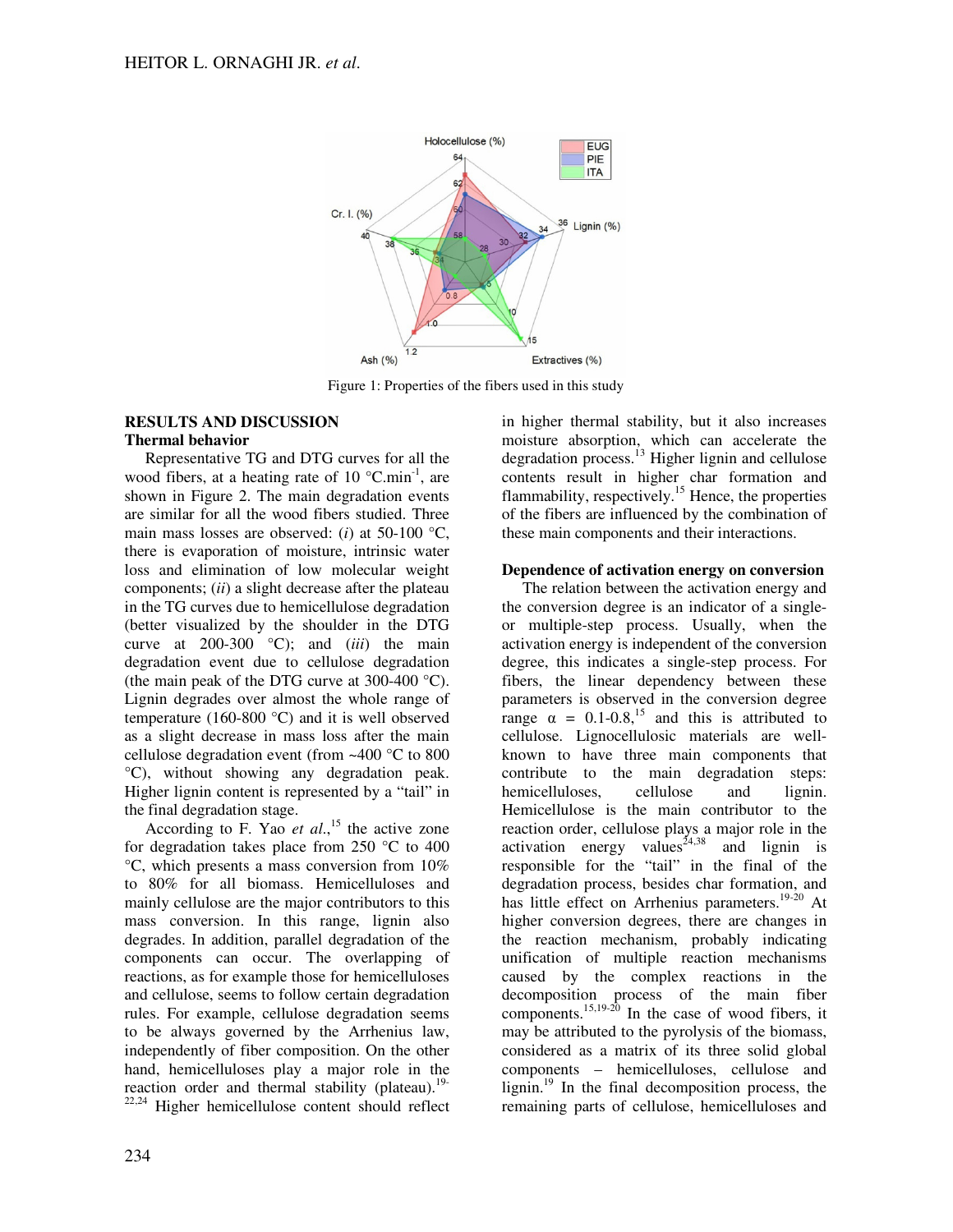lignin degrade, besides the respective charcoals; so multiple reactions occur at the same time, which makes modeling very complex.

At lower conversion degrees,  $\alpha$  < 0.1, there is mass loss related to water evaporation and sublimation of low molecular components. The degradation of lignocellulosic fiber starts with the degradation of hemicelluloses. Therefore, the main thermal decomposition stage (215-310 °C), which corresponds to 60% of the thermal decomposition of the fiber, can represent the degradation process as a whole and it will be emphasized in the present study. This process may offer a simplified and more meaningful way of modeling the thermal decomposition behavior of wood fibers. Also, it can help to understand how biomass conversion takes place by simultaneously comparing the most common degradation mechanisms in the solid state.

The activation energy was calculated using the Friedman and the KAS (Fig. 3 a-b) methods. These methods are complementary rather than competitive and should to be used for comparison.38-39 The results obtained for all the

wood fibers studied in accordance with the typical thermal decomposition behavior of cellulose: $40$ 195-213  $kJ$ .mol<sup>-1</sup>. This result suggests that Arrhenius parameters are mainly related to cellulose, in spite of the differences in chemical composition, as demonstrated in Figure 1.

It is well known that  $E_a$  alone cannot provide an integral prediction or modeling for any thermal decomposition process. As the energy barrier, *E<sup>a</sup>* itself may provide information of the critical energy needed to start a reaction. From a modeling perspective, a narrow range of activation energy can help calculate the other parameters of thermal kinetics.

The pre-exponential factor follows the same dependence of *Ea* on conversion degree, indicating the interdependence of apparent magnitudes of Arrhenius parameters for a set of related rate processes. This compensation effect is approximately linear and regardless of the reliability of the  $A$  and  $E_a$  values obtained, they can express levels of reactivity and enable comparisons of kinetics being valid for substances of similar reactivity. $6,39-40,43$ 



Figure 2: Representative TG and DTG curves at  $10^{\circ}$ C.min<sup>-1</sup> for a) EUG, b) PIE and c) ITA wood fibers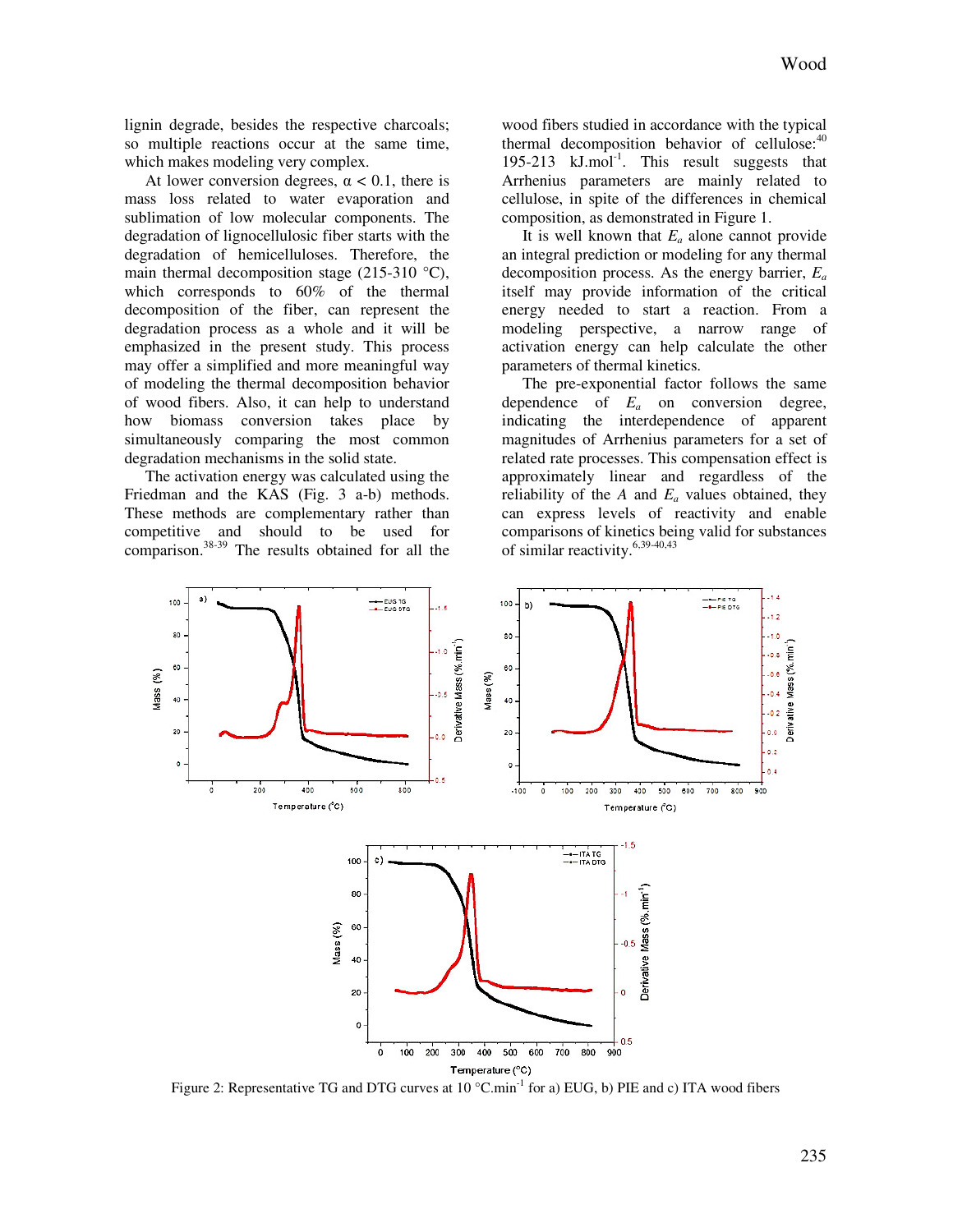

Figure 3: Activation energy and pre-exponential factor as a function of conversion degree using a) Friedman, and b) KAS methods (dotted lines represent the range used for simulation)

## **Modeling of thermal behavior**

To model the kinetic behavior, besides *Ea* and *A* dependence on α, it is necessary to have previous knowledge of the degradation model and mechanism. For determining the degradation model, a reasonable reaction pathway, which physically represents the pyrolysis process of the wood fiber, has to be assumed. In the present study, it was assumed that the reaction pathway follows Waterloo's model<sup>19-20</sup> and a simplified single-step global reaction mechanism. This mechanism assumes that all the components of the wood fiber, *i.e.*, cellulose, hemicelluloses and lignin, decompose in volatiles (gas) and charcoal (solid followed by gas) in the pyrolysis process. With the degradation model assumed, modelfitting methods can be used for determining the degradation mechanism more accurately.<sup>19-20</sup> Examples of the degradation mechanism are diffusion, autocatalytic or geometrical contraction. In our case, a statistical (F-test) tool was applied aiming to determine the most probable degradation mechanism by comparing all the theoretical mechanisms with the experimental results.

The degradation mechanism can be obtained by master plot curves $42$  or using model-fitting methods.<sup>17,42</sup> Master plot curves compare the theoretical degradation curves with the experimental ones. The mechanism is visually obtained by similarities in the curve format. Model-fitting methods, such as F-test, allow simultaneously fitting multiple data sets under different temperature programs. Besides, linear and multi-variate nonlinear regression methods, together with advanced statistical analysis and prediction, can be incorporated into the calculus.

The selected models are fitted by minimizing the difference between the measured and calculated data. Master plots are easier to evaluate, but statistic tools seem to produce more reliable results. Statistic tools, as presented in Netzsch software, are necessary to inform of the degradation models, different from master plots, improving the reliability of the results obtained.

The degradation model is based on the characteristics of the material. In a previous study, Moukhina<sup>26</sup> described how to assign the best degradation mechanism, based on thermal degradation curves performed at different heating rates. Our study was based on it, considering that cellulose plays a major role in activation energy. Three different hypotheses are assumed: (i) a single degradation mechanism (from cellulose) overlaps all preceding and subsequent reactions (from hemicelluloses and lignin); hence cellulose is the main contributor to  $E_a$  – hemicelluloses and lignin can contribute to the reaction order; (ii) two and (iii) three degradation steps, respectively. For stages (ii) and (iii), in spite of the linear dependence of activation energy on conversion degree, it is considered that the other steps exist, but do not substantially contribute to changes in the thermogravimetric curves. To increase the reliability of the results obtained, a twodegradation step mechanism was fitted, considering all the results from a one-step degradation mechanism, and a three-degradation step mechanism considers the results of the oneand two-step degradation mechanisms. Hence, all the degradation steps and all the mechanisms for any step were compared.

(i) *One-step degradation mechanism*: the chemical degradation model that describes a onestep degradation mechanism is  $A \rightarrow B$ , where A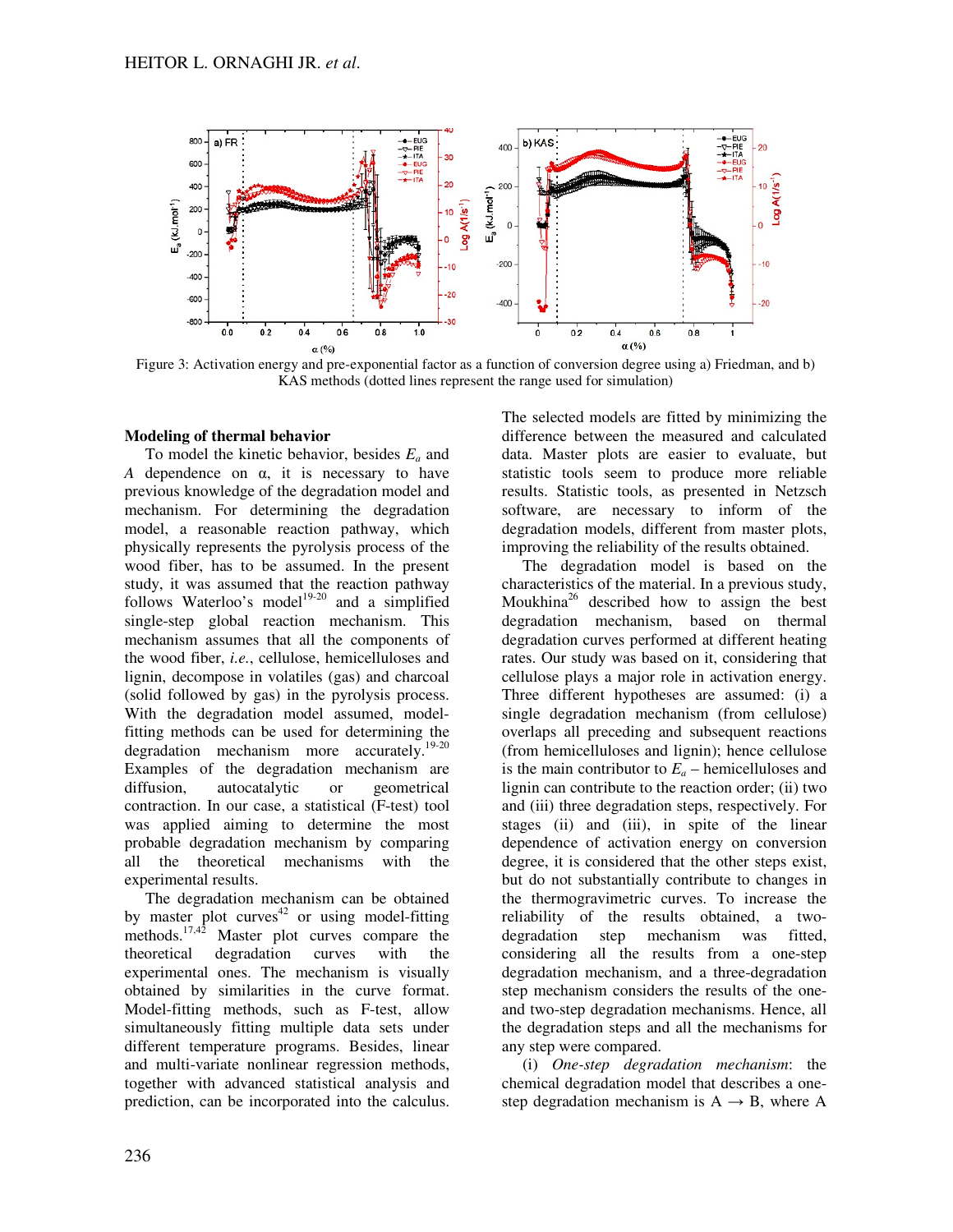represents the biomass and B represents the decomposed components (cellulose, hemicelluloses and lignin). This model considers that cellulose plays a major role in the Arrhenius parameters (since the values obtained by FR and KAS models are close to the cellulose component), as well as in the degradation mechanism. The theoretical degradation mechanisms were simultaneously fitted with the experimental curves. The following theoretical degradation mechanisms were used: A-type (nucleation and growth), D-type (diffusion), Ftype (order-based), C- and B-type (autocatalytic) and R-type (geometrical contraction). The best fit of the EUG wood fiber is presented in Figure 4.

The best fit found for each fiber was: A-type (nucleation and growth) with  $E_a = 268.28$  kJ.mol<sup>-1</sup> and  $\log A = 19.97$  (s<sup>-1</sup>) for PIE wood, E<sub>a</sub> = 221.19 kJ.mol<sup>-1</sup> and log A = 15.97 (s<sup>-1</sup>) for EUG wood and  $E_a = 220.86$  kJ.mol<sup>-1</sup> and log A = 16.21 (s<sup>-1</sup>) for ITA wood. This type of mechanism was also found in a previous study.<sup>20</sup> It is important to have in mind that a model is a theoretical, mathematical description of what occurs experimentally, describing a particular reaction type and translating it into a rate equation.<sup>43</sup> For example, nucleation and growth mechanisms are

mathematically similar to the autocatalytic ones, but have distinct physical meanings.<sup>43</sup> Since the curves presented a poorer fit and values higher than the ones found in the literature, it is reasonable to believe in the existence of at least one more mechanism and the existence of a single degradation mechanism must be discarded. Also, according to A. Cabeza *et al*., <sup>19</sup> it is reasonable to think that the autocatalytic mechanism must play a major role in the thermal degradation behavior, since it is physically realistic.

(ii) *two-step degradation mechanism*: different chemical models were used aiming to obtain the best fit, as shown in Scheme 1.

The best degradation model fit found for all the fibers was model (3), where B represents hemicelluloses and C represents cellulose, s in model (2) represents solid. When the two-step mechanism was tested, all the wood fibers changed from A-type to D-type in the first stage and C-type in the second stage. This change of the degradation mechanism has a more realistic approach, since the heat is transferred to the sample and after diffusion of the heat, the cleavage of polymer chains produces oligomers that accelerate the degradation process.



Figure 4: a) Experimental and theoretical fitting of EUG wood fiber degradation considering a one-step mechanism, b) magnification of the range tested (dotted lines are guide for the eye and represent the range used for simulation)



(A: biomass, B: hemicelluloses, C: cellulose and D: lignin)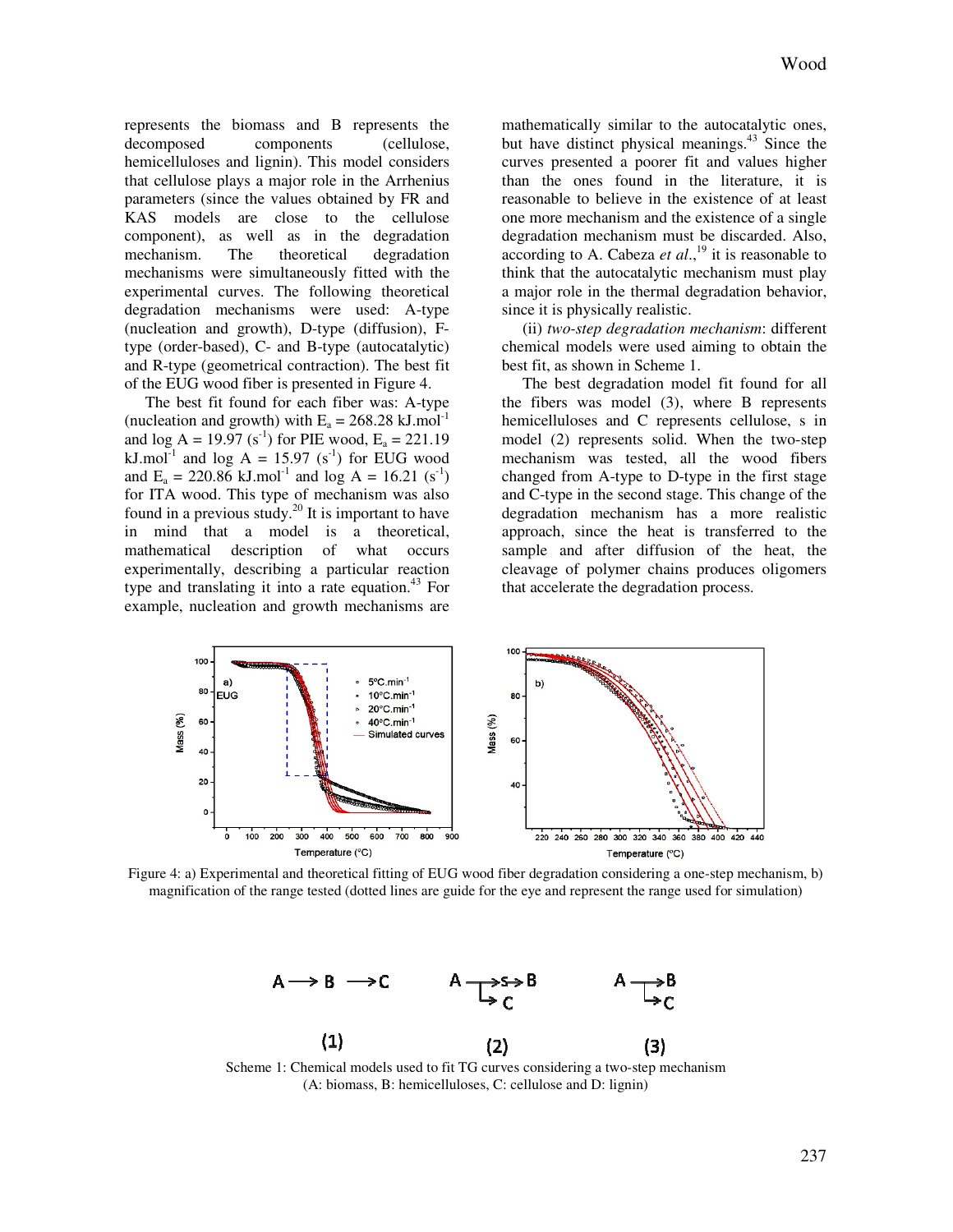

Figure 5: Experimental and theoretical of EUG wood fiber considering a two-step mechanism (dotted lines are guide for the eye and represent the range used for simulation)

The typical activation energies of the individual components lie in the range of 105-111 kJ.mol<sup>-1</sup> for hemicelluloses, 195-213 kJ.mol<sup>-1</sup> for cellulose, and  $35-65$  kJ.mol<sup>-1</sup> for lignin.<sup>15</sup> All the wood fibers showed the best fitting and more realistic Arrhenius parameters, when compared to the single-step mechanism. For the EUG wood fiber, the values found in the first degradation step indicated D-type, with  $E_a = 130.00$  kJ.mol<sup>-1</sup> and  $log A = 8.20$  (s<sup>-1</sup>), and the second degradation step was C-type, with  $E_a = 200.00 \text{ kJ}$ .mol<sup>-1</sup> and log A  $= 14.54$  (s<sup>-1</sup>). For the PIE wood fiber, the same degradation mechanism was found in the first and second degradation steps, with  $E_a = 113.55$ kJ.mol<sup>-1</sup> and log A = 4.99 (s<sup>-1</sup>) for D-type and  $E_a =$ 200.00 kJ.mol<sup>-1</sup> and log A = 13.07 (s<sup>-1</sup>) for Ctype. Finally, for the ITA wood fiber,  $E_a = 128.87$ kJ.mol<sup>-1</sup> and log A = 8.29 (s<sup>-1</sup>) for the first degradation step, and  $E_a = 180.00 \text{ kJ}$ .mol<sup>-1</sup> and log  $A = 8.96$  (s<sup>-1</sup>) for the autocatalytic mechanism.

Figure 5 presents the best fit for the EUG fiber (the representative curve). So far, depending on the number of degradation steps, there were changes in the degradation mechanisms, proving this to be a more realistic approach. The best fitting was found when compared to the singledegradation mechanism.

(iii) *three-step degradation mechanism*: considering that the main degradation curve is governed by hemicelluloses, cellulose and lignin components, the mechanism shown in Scheme 2 was considered.

Figure 6 presents the experimental and the simulated data for the wood fibers, in the conversion range  $\alpha = 0.1$ -0.8, totalizing more than

60% of total mass loss. All the wood fibers followed the autocatalytic model in all the degradation stages as the most probable degradation mechanism. As a matter of fact, hemicellulose is the major contributor to thermal stability, lignin – to the "tail" in the final part of the degradation process, and cellulose – to the activation energy or Arrhenius parameters. All Arrhenius parameters obtained are in accordance with the KAS and the Friedman methods.<sup>15</sup> The use of one more component gives the best fit at the final part of the curve. Also, the autocatalytic models obtained seem to represent a more realistic approach and are in accordance with other studies found in the literature using other model-fitting procedures.19-20,22

Table 1 presents the five best fittings for all the wood fibers. It can be noted that the three-step degradation mechanism, with an autocatalytic degradation mechanism, predominates. All the results followed the general Waterloo's degradation model, which considers that all the compounds present in the biomass decompose into volatiles and char. However, the specific degradation model differed for each fiber, as well as Arrhenius parameters. In spite of the excellent fit using three steps, the activation energy and the pre-exponential factor of the fibers studied seem not to follow the activation energy of the main individual components: cellulose, hemicelluloses and lignin. Probably, this is caused by consecutive/parallel reactions, which change the expected thermal characteristics of the individual components.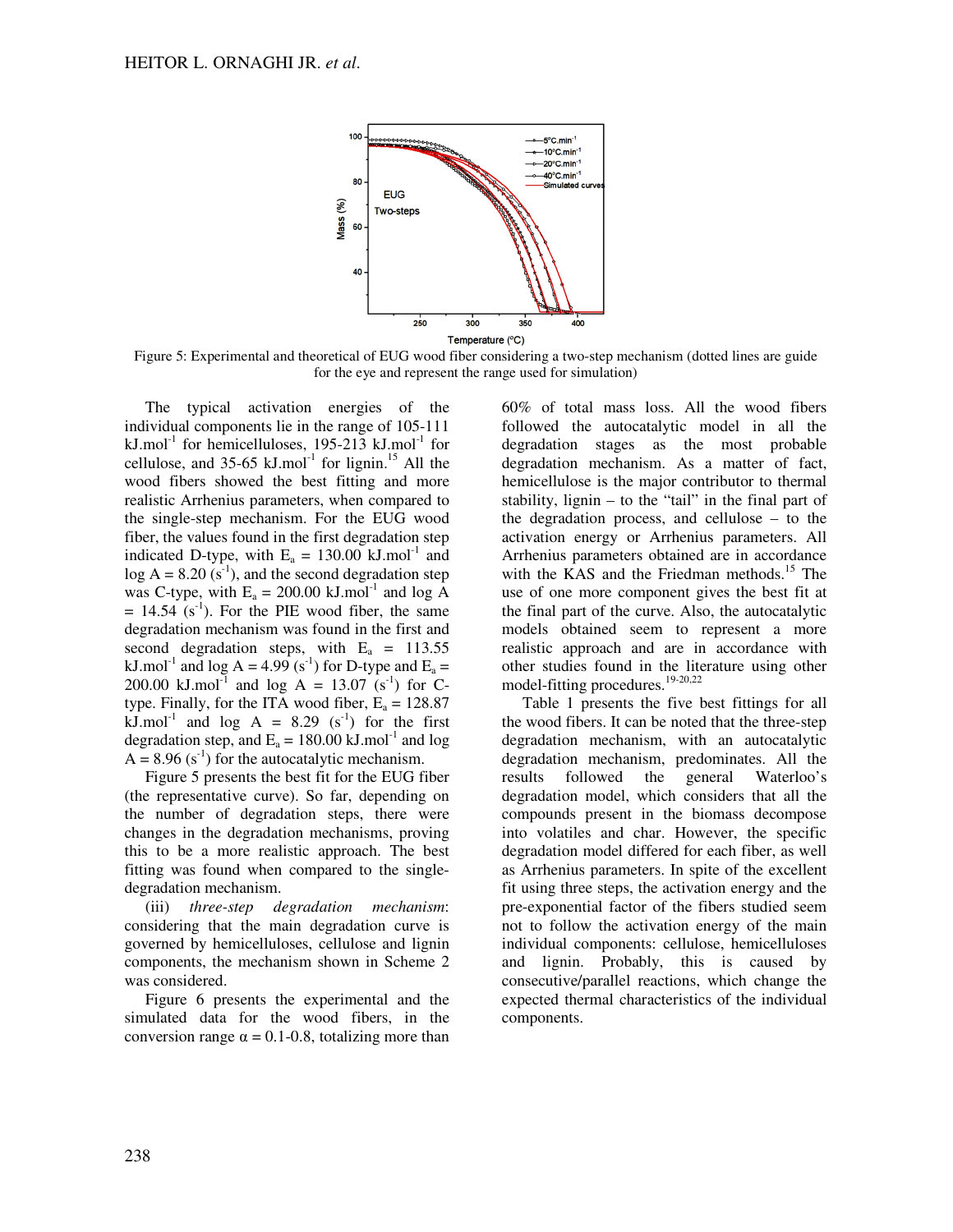

Scheme 2: Chemical models used to fit TG curves considering a three-step mechanism (A: biomass, B: hemicelluloses, C: cellulose and D: lignin)



Figure 6: Experimental and theoretical of a) EUG, b) PIE and c) ITA wood fibers, considering a three-step degradation mechanism (dotted lines are guide for the eye and represent the range used for simulation)

| Degradation | Type           | $E_{\rm a}$ | $Log A(s^{-1})$ | $F_{exp}$ |
|-------------|----------------|-------------|-----------------|-----------|
| model       |                | (kJ/mol)    |                 |           |
| 2           | Cn             | 70.22       | 3.01            |           |
|             | C <sub>n</sub> | 200.00      | 15.00           | 1.00      |
|             | Cn             | 124.96      | 10.08           |           |
|             | D1             | 152.61      | 10.13           |           |
| 3           | C <sub>n</sub> | 111.00      | 4.25            | 1.15      |
|             | Cn             | 175.61      | 1.57            |           |
|             | D1             | 102.73      | 5.96            |           |
|             | Cn             | 200.00      | 14.40           | 1.21      |
|             | Cn             | 391.39      | 31.49           |           |
|             |                |             |                 |           |

Table 1 Best fits to the respective mechanism model, and Arrhenius parameters for all fibers studied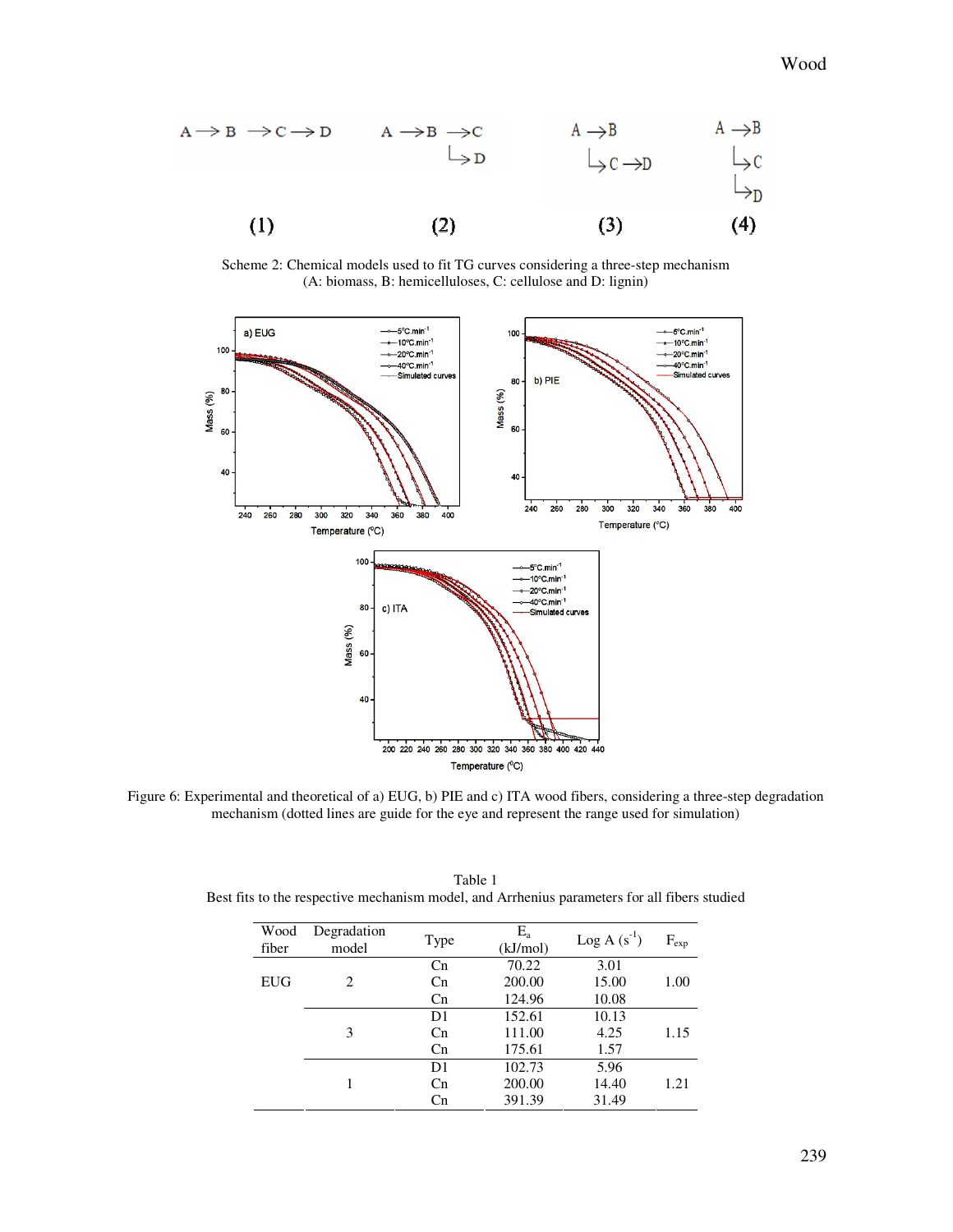|            | $\overline{c}$          | D1             | 105.3  | 6.14  | 1.53 |
|------------|-------------------------|----------------|--------|-------|------|
|            |                         | Cn             | 111.00 | 6.70  |      |
|            | Cn                      | 2070.20        | 183.80 |       |      |
|            | $\mathbf{1}$            | Cn             | 103.96 | 6.17  | 1.90 |
|            |                         | Cn             | 200.00 | 15.00 |      |
|            |                         | Cn             | 83.75  | 69.46 |      |
|            | $\mathbf{1}$            | Cn             | 80.01  | 3.97  | 1.00 |
|            |                         | Cn             | 111.00 | 11.00 |      |
|            |                         | Cn             | 169.22 | 13.31 |      |
|            | 3                       | D <sub>3</sub> | 113.49 | 4.89  | 4.82 |
|            |                         | Cn             | 200.00 | 13.05 |      |
| PIE        | $\overline{\mathbf{3}}$ | D <sub>1</sub> | 113.07 | 5.03  | 5.32 |
|            |                         | Cn             | 200.00 | 13.06 |      |
|            | 3                       | D              | 113.48 | 4.05  | 5.44 |
|            |                         | Cn             | 200.00 | 12.99 |      |
|            | 3                       | D2             | 113.49 | 4.90  | 5.47 |
|            |                         | Cn             | 200.00 | 13.06 |      |
|            | 3                       | D1             | 174.66 | 12.17 | 1.00 |
|            |                         | Cn             | 111.00 | 4.55  |      |
|            |                         | Cn             | 120.68 | 11.88 |      |
|            | $\overline{c}$          | D1             | 89.85  | 4.97  | 2.09 |
|            |                         | Cn             | 111.00 | 6.92  |      |
|            |                         | Cn             | 64.60  | 6.84  |      |
| <b>ITA</b> | $\overline{c}$          | D <sub>1</sub> | 128.97 | 8.30  | 3.19 |
|            |                         | Cn             | 180.00 | 8.96  |      |
|            | $\mathbf{2}$            | D <sub>1</sub> | 128.99 | 8.30  | 3.19 |
|            |                         | Bn             | 180.00 | 8.96  |      |
|            | $\mathbf{1}$            | Cn             | 84.01  | 4.43  | 3.53 |
|            |                         | Cn             | 111.00 | 11.00 |      |
|            |                         | Cn             | 102.39 | 12.02 |      |
|            |                         |                |        |       |      |

# **CONCLUSION**

The autocatalytic degradation mechanism was predominant for all the wood fibers, cellulose being the major contributor to Arrhenius parameters, while hemicelluloses and lignin seem to play a major role in reaction order. The activation energy and the pre-exponential factor followed the same trend and reached close values for both the Friedman (derivative) and the KAS (integral) methods ( $E_a \sim 200 \text{ kJ}$ .mol<sup>-1</sup> and log A  $\sim 16$  s<sup>-1</sup>). Such similarity is indicative of the fact that any of the two methods can be used for initial prediction for the further fit of the curves and to determine the reaction model. The method applied in the present work is more robust, in comparison with the ones found in the literature so far, because it simultaneously compares multiple experimental and theoretical models. The results obtained are physically plausible and are in accordance with those reported in recent literature, using other model-fitting methods. The dissimilarities among the wood fibers are attributed to differences in their chemical composition and are essential to improve the understanding of the pyrolysis process.

*ACKNOWLEDGMENTS*: The authors would like to thank CAPES and CNPq for financial support (Process number: 153335/2018-1).

# **REFERENCES**

1 http://www.europeanbioenergyday.eu/bioenergyfacts/bioenergy-in-europe/what-is-the-eu28-bioenergyconsumption/, Accessed 23 Jan., 2019

https://www.worldenergy.org/data/resources/resour ce/biomass/, Accessed 19 Jan., 2019

Biomass counts 2019. http://www.biomasscounts.eu/get-the-facts/statistics/, Acessed 20 Jan., 2019

<sup>4</sup> A. Ashori, *Bioresour*. *Technol*., **99**, 4661 (2008), https://doi.org/10.1016/j.biortech.2007.09.043

<sup>5</sup> K. C. Benini, H. J. C. Voorwald, M. O. H. Cioffi, A. C. Milanese and H. L. Ornaghi Jr., *J*. *Nat*. *Fibers*, **14**, 112 (2016), https://doi.org/10.1080/15440478.2016.1167647

<sup>6</sup> H. L. Ornaghi Jr., A. J. Zattera and S. C. Amico, *Polym*. *Compos*., **36**, 161 (2014), https://doi.org/10.1002/pc.22925

<sup>7</sup> M. Pervaiz, *Resour*. *Conserv*. *Recyc*., **39**, 325 (2003), https://doi.org/10.1016/S0921-3449(02)00173- 8